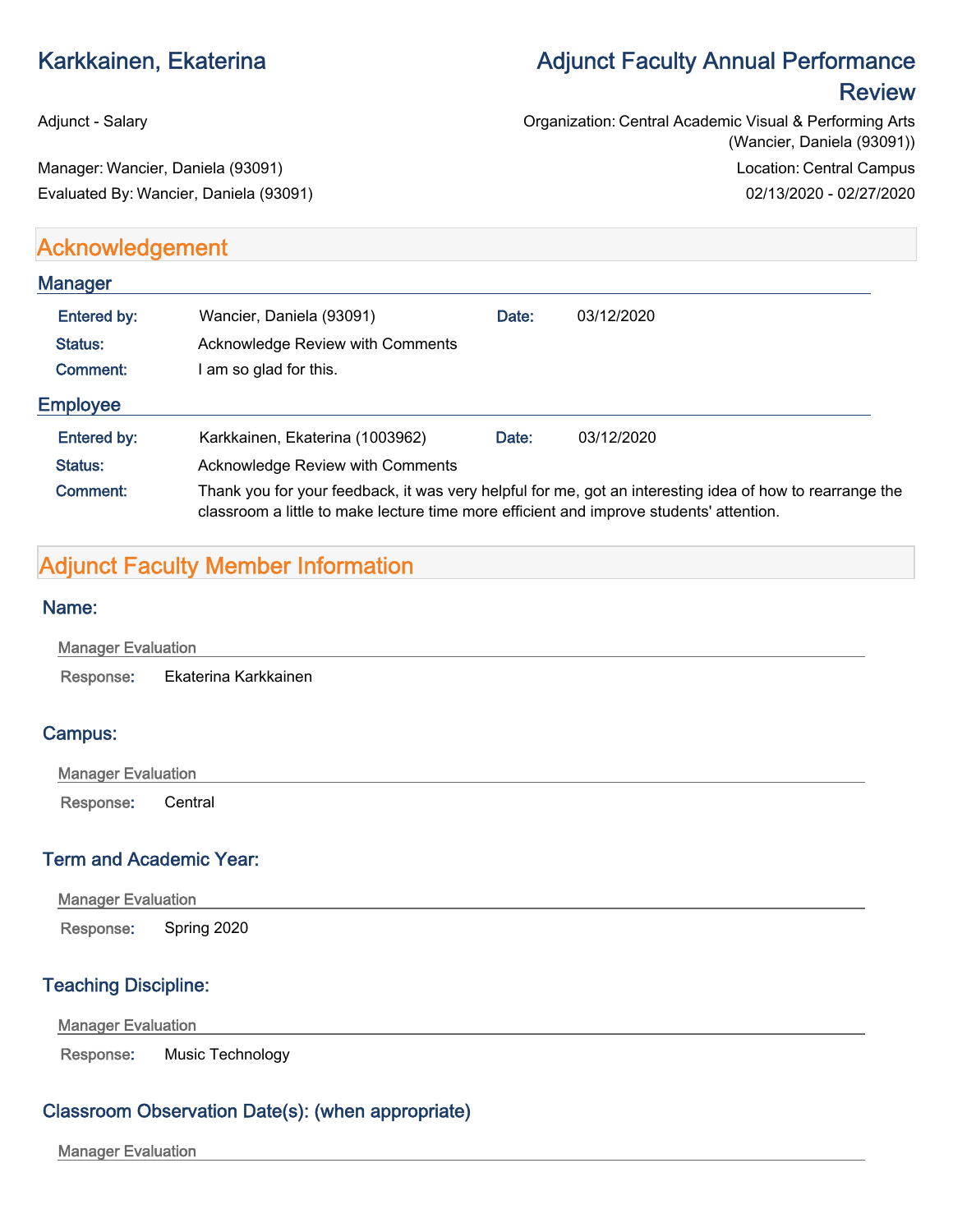# Adjunct Status

#### Adjunct Status:

Manager Evaluation

#### Rating: Returning Adjunct

Response: We are fortunate to have Professor Karkkainen as a returning adjunct.

# EVALUATION CRITERIA SECTION

#### Effectiveness in the performance of instruction.

#### Manager Evaluation

#### Rating: Satisfactory - Meets expectations of criteria.

Response: Professor Karkkainen is extremely attentive to her students. She makes herself available to students whenever they have questions and dedicates her time to providing assistance and helping students clarify their areas of confusion, especially before important assessment markers. It is clear that Professor Karkkainen is an expert in her field and eager to teach students the skills they need to know. She accomplishes this with kindness, compassion and hard work during the class session. She lectures, provides demonstrations and offers relevant field examples as she explains the lessons. Karkkainen honors the individuals in the room and is patient with each students' learning process.

### Effectiveness in establishing and maintaining positive and professional relationships with colleagues.

| <b>Manager Evaluation</b> |                                                                                                                                                                                                                                                                                                                           |
|---------------------------|---------------------------------------------------------------------------------------------------------------------------------------------------------------------------------------------------------------------------------------------------------------------------------------------------------------------------|
| Rating:                   | Satisfactory - Meets expectations of criteria.                                                                                                                                                                                                                                                                            |
| Response:                 | Professor Karkkainen maintains positive and professional relationships with colleagues. She is an actively<br>contributing member of and to our institution with continual presence at all appropriate meetings for part-<br>time faculty, such as the Welcome Back and Department meetings whenever her schedule allows. |

### Effectiveness in establishing and maintaining positive professional relationships with students.

#### Manager Evaluation

#### Rating: Satisfactory - Meets expectations of criteria.

Response: Professor Karkkainen is a caring educator, as evidenced by her positive and mutually respectful rapport with students. Her students clearly view her as a subject matter expert and actively seek her guidance. My only recommendation is to consider changing the set-up of the room when lecturing so that student are invited to bring more of their attention to the lecture - to engage, listen and learn more actively without the distraction of having the computer screens right in front of them to pull them away from the lesson.

#### Competence in the particular discipline or field of specialization.

Manager Evaluation

Rating: Satisfactory - Meets expectations of criteria.